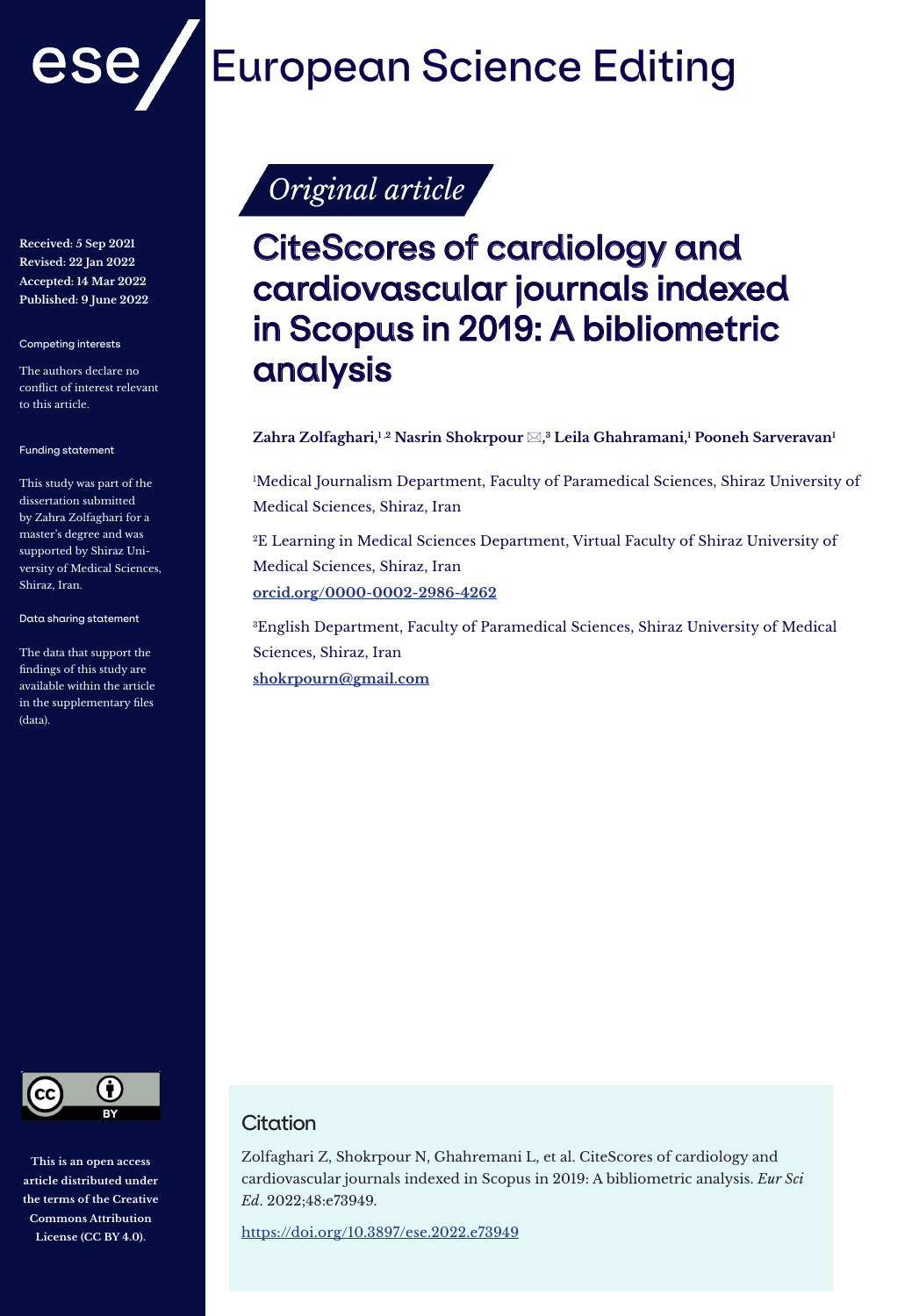# **European Science Editing**

## Abstract

Background: Citations are considered a measure of the scientific impact of research articles. CiteScore is a standard metric, based on the Scopus database, of the number of times articles in a given journal were cited during a given period relative to the number of articles published by that journal during that period.

Objectives: To investigate the factors associated with CiteScores of journals on cardiology and cardiovascular diseases and indexed in Scopus in 2019.

Methods: This cross-sectional, descriptive-analytical study examined 338 journals to analyse the correlation between CiteScore and such other variables and parameters as coverage by indexing services (databases), type of access, language, type of published articles, age of the journal (year of establishment), H-Index, Scimago Journal Rank, and the quartile of the journal.

Results: CiteScore of a journal was positively correlated to the following variables or parameters: coverage by PubMed, Web of Science, and EMBASE (*p* < 0.001), articles in English ( $p < 0.001$ ), age of the journal ( $p = 0.001$ ), publishing review articles ( $p =$ 0.23), H-Index (*p* < 0.001), and Scimago Journal Rank (*p* < 0.001).

Conclusion: Coverage of a journal in international databases, especially in PubMed, Web of Science, and EMBASE, is critical to increasing its visibility. Publishing review articles, which tend to be cited more often because they serve as comprehensive sources of information, can increase the CiteScore of a journal. Also, publishing more articles in English contributes to the number of times articles in a journal are cited.

## Keywords:

Abstracting and indexing, cardiology journals, CiteScore, Journal Impact Factor, H-Index, PubMed, Scimago Journal Rank, Scopus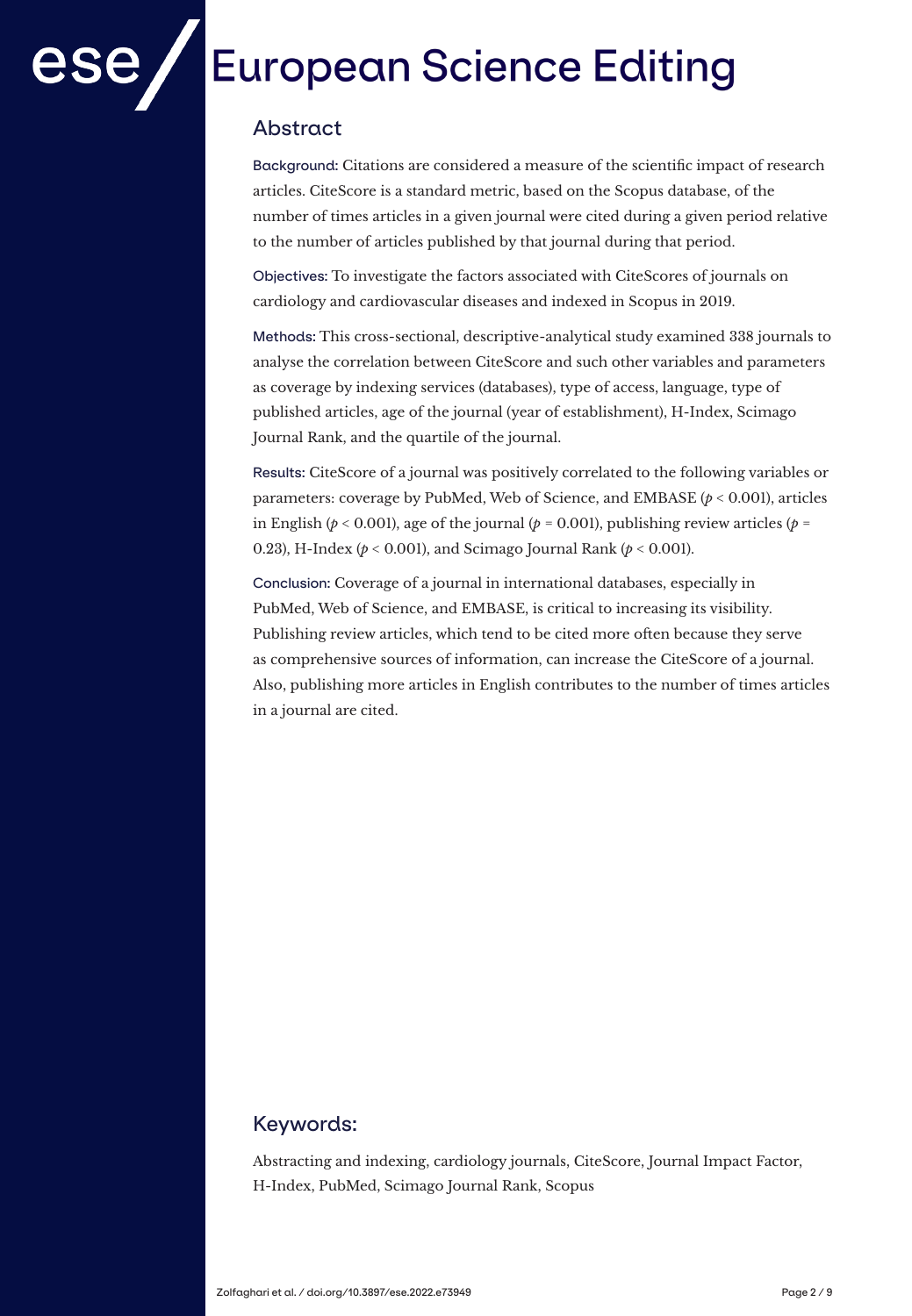#### Introduction

A large number of medical scientific studies are conducted every year and their results are published in scientific journals as articles.' Published articles play a vital role in the treatment of patients and in decisions made by policymakers in the medical field.<sup>2</sup>

Consulting these articles and acknowledging such consultation by citing the articles serves to authenticate them in the scientific world. The frequency with which an article is thus cited is therefore used in the scientific community as one of the most important criteria for measuring the effectiveness or impact of research.3,4 At the same time, all journals are not equal: articles published in some journals may receive more attention and be cited more often than those published in other journals in a given field.<sup>5</sup> Today, researchers are looking for techniques to promote their studies in an attempt to garner more citations for the papers they have published.

The factors that influence how often a given article is cited can be categorized under three aspects: 1) characteristics of the article itself, including the quality of writing, contents (for example, reporting a new idea or methodology), and a suitable abstract; 2) profile of the authors of the article including the number of authors, their academic degrees, H-index, and selfcitation; and 3) characteristics of the journal in which the article is published, including the language of the journal, its age (years since its first publication), and such measures of its effectiveness as its impact factor or CiteScore.<sup>6</sup>

Oh et al.7 analysed the citations received by articles published in biomedical and health sciences journals based on their coverage

by such major citation databases as Medline and Web of Science to identify the factors contributing to the citation metrics: the most important factor turned to be coverage by international databases, especially Web of Science (WoS) and Medline. In another study of disease-specific research publications, Breugelmans et al.<sup>8</sup> surveyed the scientific impact of open-access journals; their results indicated that there was a real and measurable advantage, in terms of more citations, to publishing research on povertyrelated diseases in open-access journals and enlisting international collaboration. In another study, Di Bitetti et al.9 analysed the effect of language (English versus languages other than English), article length, and publication year on the number of citations in six scientific journals from five countries. They found that so long as the effects of the journal, year of publication, and paper length were statistically controlled, articles published in English were cited more frequently than those published in other languages.<sup>9</sup>

CiteScore is a bibliometric measure that gives a more comprehensive and transparent view of the impact of a journal.10 Launched by Elsevier in 2016, CiteScore, essentially, shows the average number of citations per document for a given type document in a given journal in a three-year period. The CiteScore of a journal in a given year is essentially the number of times articles published in that journal were cited in the preceding three years divided by the total number of articles published in that journal in those three years.11 CiteScore provides the current view of a journal, which makes the score a suitable guide for authors and researchers in choosing an appropriate journal for their manuscripts. Although CiteScore is calculated annually, showing the average citations for a full calendar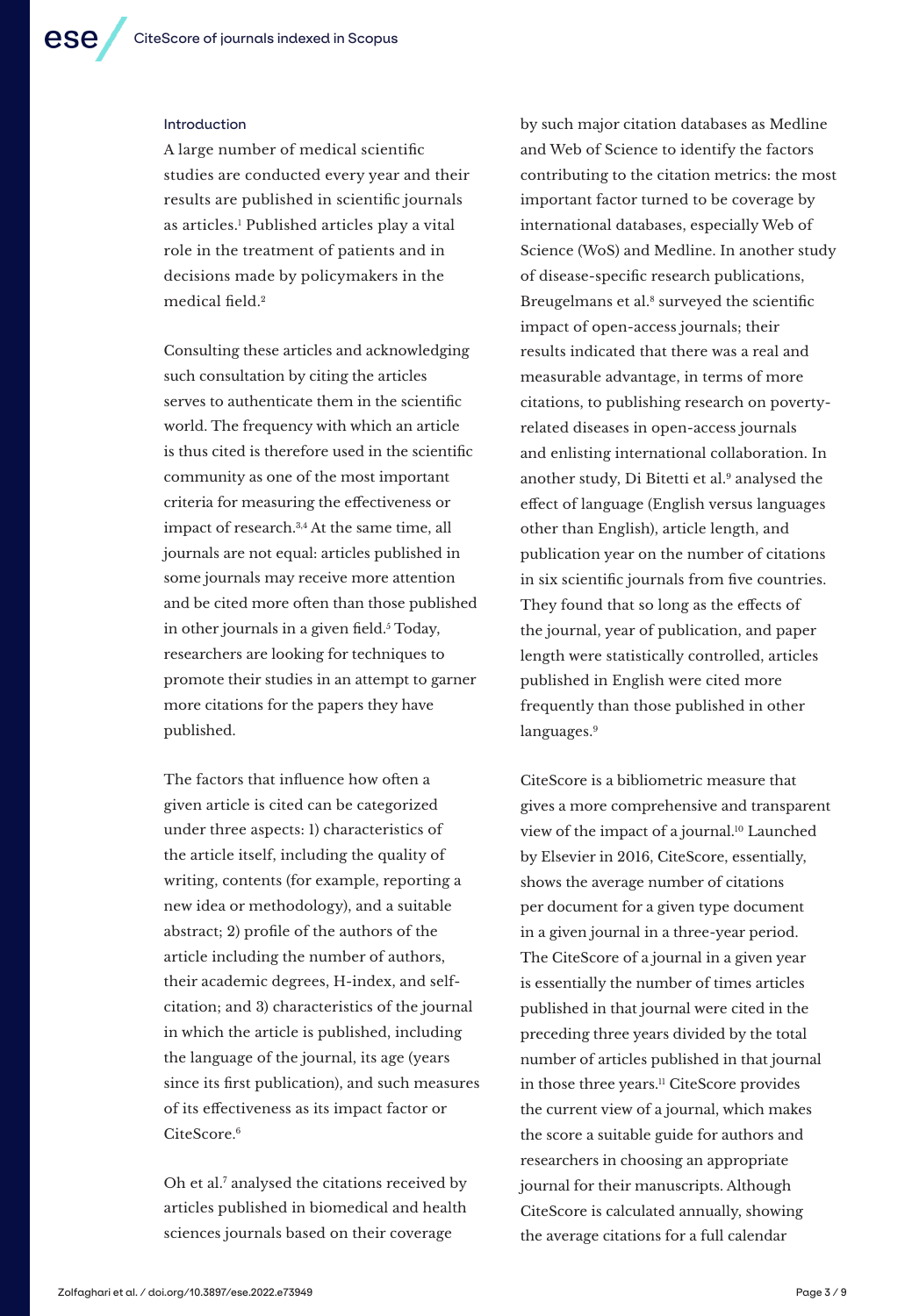year, CiteScore Tracker is updated monthly, giving a current measure of a journal's performance.12

Despite the importance of such metrics, we were surprised to find no published study of journals related to cardiology and cardiovascular diseases, given that cardiovascular diseases are the main cause of global morbidity and mortality.13,14 We searched PubMed, Google Scholar, Scopus, and Magiran looking for articles in English and in Persian, from 2010 up to 30 April 2020, on the citation performance of journals on cardiology and cardiovascular diseases. Having drawn a blank, we sought to explore the factors associated with the CiteScore of those journals indexed in Scopus in 2019.

#### Methods

We searched the Scimago Journal and Country Rank database (https://www. scimagojr.com/) using 'journal ranking' as the search term, limiting the results to the subject area of medicine, and narrowed the results further by choosing the terms 'cardiology' and 'cardiovascular journals' and limiting the search to journals indexed in 2019. The study was approved by the ethics committee of the Shiraz University of Medical Sciences (ethics code: IR.SUMS. REC.1400.348).

The search fetched 361 journals, which were then reviewed for extracting the following parameters: CiteScore, types of published articles, year of establishment, journal H-index, Scimago Journal Rank (SJR), quartile, indexing services (databases) covering the journal, the language of the journal, and access to the journal (open, subscription-based or behind a paywall, or hybrid). If information on access and language was not available, it was obtained

from the Scopus database. Information on the type of published articles was obtained from Scopus and from another database, namely 'In Cite Journal Citation Report' (https://jcr. clarivate.com).

#### Variables

We categorized the articles as either original articles, consisting of all research studies, clinical trials, and case studies, or as review articles, consisting of narrative reviews, systematic reviews, and meta analyses. We also ascertained, from Scopus, the total number of articles published in the chosen journals from 2016 to 2018.

The year of establishment was determined by counting backwards from 2019 up to the first issue of the journal (the information was extracted from the Scimago database). Data on the H-Index, SJR, and quartile were collected from both Scopus and Scimago databases.

Information on indexing services other than Scopus covering the selected journals was collected from the websites of the respective journals, which also served as the source of information on the language of the journal and whether it published articles in English.

As mentioned earlier, the journals were categorized into three types based on access, namely open access, non-open-access (subscription required to access the full text of articles), and hybrid (both open access and subscription-based, depending on the authors' choice and paying the required charges).

#### Statistical analysis

Descriptive statistics were calculated for each variable using mean  $\pm$  SD for quantitative variables and frequencies for qualitative (categorical) variables. The Kolmogorov–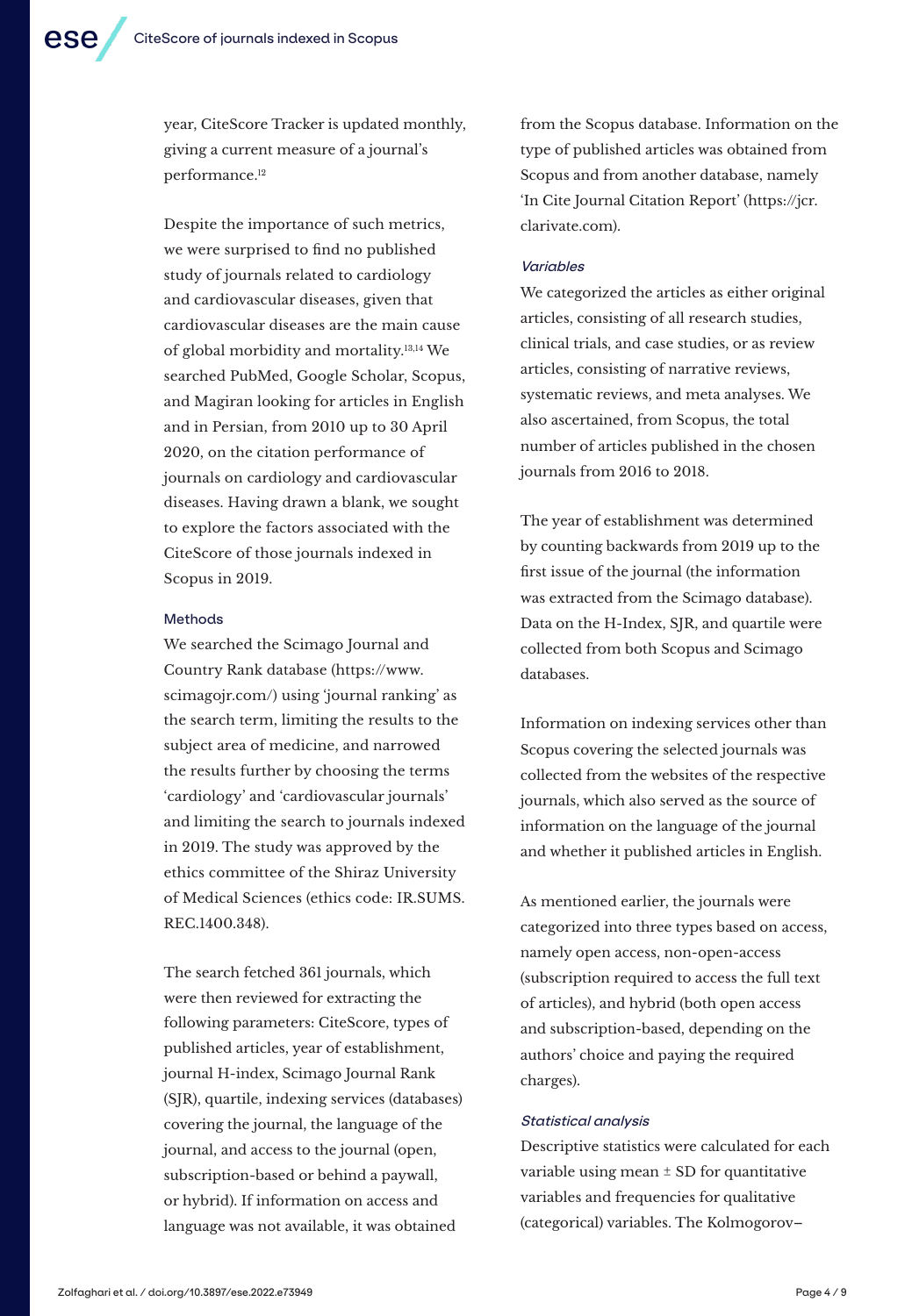Smirnov test was performed to analyse the distribution function of the samples. Citation rates between groups were compared by Spearman, Mann–Whitney U, and Kruskal– Wallis tests, depending on the sample size of the subgroup.

#### Results

### Descriptive characteristics of journals

Of the 361 journals indexed in Scopus, 23 were excluded because they were no longer covered by Scopus. The median CiteScore (±SD) of the remaining 338 journals in 2019 was 2.6 (0.8–4.5) and ranged between 1 and 29 (Table 1). The median year of establishment was 15 (5–21) years, the oldest journal being the International Journal of Cardiology, first published in 1880. Among indexing databases other than Scopus, EMBASE was the most comprehensive, covering 288 of the 338 journals, and the Directory of Open Access Journals (DOAJ) was the least comprehensive, covering only 45 journals. The means, standard deviations, and frequency of the variables are given in Table 1. The Kolmogorov–Smirnove test showed that the data did not conform to normal distribution.

|                                              | Table 1. Descriptive statistics of variables related to journals in cardiology and cardiovascular |  |
|----------------------------------------------|---------------------------------------------------------------------------------------------------|--|
| diseases indexed in Scopus in 2019 (n = 338) |                                                                                                   |  |

|                      | Quantitative variable         | Mean $\pm$ SD       | Min-Max      | Median | Percentile $(25-75)$ | Mode           |
|----------------------|-------------------------------|---------------------|--------------|--------|----------------------|----------------|
| CiteScore            |                               | $3.53 \pm 3.99$     | $1 - 29$     | 2.6    | $0.8 - 4.5$          | 0.1            |
| Type of              | Original                      | $112.18 \pm 113.87$ | $0 - 733$    | 113.30 | $48 - 140$           | 17             |
| article              | Review                        | $17.64 \pm 20.68$   | $0 - 153$    | 11.50  | $5 - 21$             | $\overline{7}$ |
| years as in 2019)    | Year of establishment (age in | $21.21 \pm 17.88$   | $0 - 139$    | 15     | 1991-2010 10-30      | 10             |
| H-Index              |                               | $50.27 \pm 62.67$   | $1 - 593$    | 47.38  | $10 - 59$            | 8              |
|                      | Scimago Journal Rank          | 1.56(12.45)         | $0.10 - 229$ | 0.55   | $0.23 - 1.02$        | 0.11           |
| Ql                   |                               | 8.36 (4.92)         | $2.8 - 29$   | 7.1    | $5.35 - 9.55$        | 5.2            |
| $\mathbf{Q}2$        |                               | 3.27(0.87)          | $1.2 - 5.3$  | 3.2    | $2.7 - 3.9$          | 2.9            |
| Q3                   |                               | 1.63(080)           | $0.0 - 4.4$  | 1.5    | $0.95 - 2.1$         | 0.8            |
| Q <sub>4</sub>       |                               | 0.29(0.29)          | $0.0 - 2.1$  | 0.1    | 0.4                  | 0.1            |
|                      | Qualitative variables         | Frequency (%)       |              |        | Percentile Range     | -              |
| Indexing<br>database | PubMed                        | 234 (69.20)         |              |        | $2.13 - 5.98$        |                |
|                      | <b>EMBASE</b>                 | 288 (85.20)         |              |        | $0.80 - 4.59$        |                |
|                      | <b>DOAJ</b>                   | 45(13.30)           |              |        | $0.50 - 3.70$        |                |
|                      | <b>WoS</b>                    | 264 (78.10)         |              | -      | $1.90 - 5.30$        |                |
| Language English     |                               | 291 (86.10)         |              |        | $1.48 - 4.93$        |                |
|                      | Other than English            | 47 (13.90)          |              | 0.20   | $0.10 - 0.60$        |                |
| Access               | Open access                   | 104 (30.80)         |              | 2.65   | $0.50 - 4.74$        |                |
|                      | Subscription-based            | 230 (68)            |              | 2.40   | $0.70 - 4.40$        |                |
|                      | Hybrid                        | 4(1.20)             |              | 4.05   | $0.65 - 7.35$        |                |

Review articles were positively correlated to CiteScore ( $r_s$  = 0.124 and  $p$  = 0.023) whereas original articles showed no such correlation  $(r<sub>s</sub> = 0.002, p = 0.976)$ . Three other factors

also showed a significant relationship with CiteScore, namely age of the journal, H-index, and SJR (*p* < 0.001; Table 2).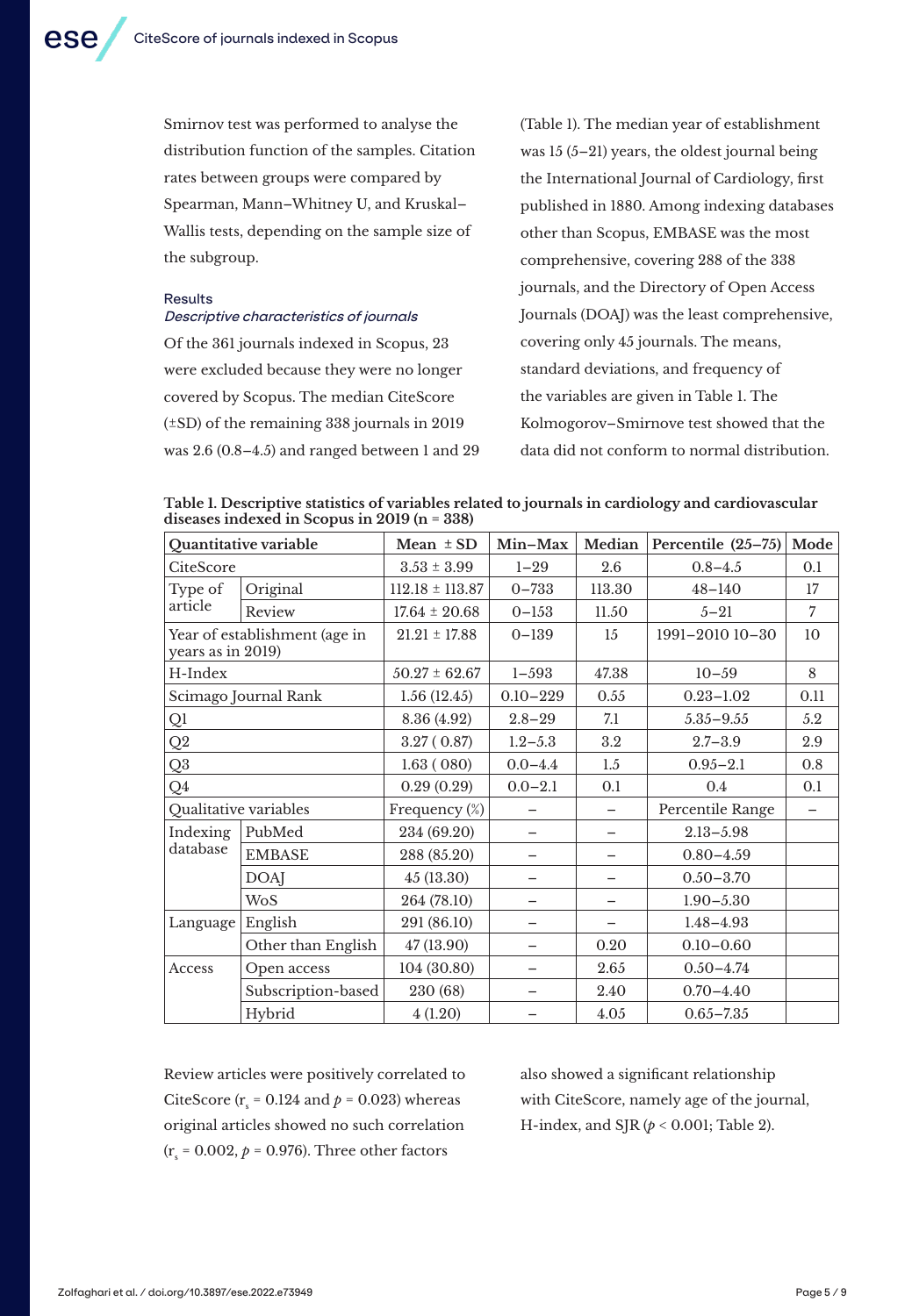| Variable correlated to CiteScore | Correlation coefficient $(r)$ |       | $P$ value* |
|----------------------------------|-------------------------------|-------|------------|
| Type of article                  | Original                      | 0.002 | 0.976      |
|                                  | Review                        | 0.124 | 0.023      |
| Age of the journal               |                               | 0.255 | <0.001     |
| H-index                          |                               | 0.808 | <0.001     |
| Scimago Journal Rank             |                               | 0.810 | <0.001     |
| Ouartile                         |                               | 0.821 | <0.001     |

**Table 2. Correlation between CiteScores of cardiology journals indexed in Scopus and type of articles, age of the journal, H-Index, Scimago Journal Rank, or quartile**

The qualitative factors are compared in Table 3. The median and interquartile range (IQR) of the journals indexed in different databases were as follows: EMBASE, 2.8 (1.30–4.80); WoS, 3.1 (1.90–5.30); PubMed, 3.5 (2.20–0.60); and DOAJ, 2.6 (0.8–40.59). The corresponding values for English-language journals were 2.90 (1.57–5.20) and those for open-access journals were 2.0 (0.52–3.65).

The journals covered by EMBASE, WoS, and PubMed databases showed a significant relationship with the CiteScore of the journals (*p* < 0.001), but those covered by the DOAJ did not  $(p = 0.662;$  Figure 1). Journals that published articles in English also showed a significant relationship with their CiteScore (*p* < 0.001). CiteScores of open-access journals differed significantly from those of non-openaccess journals ( $p < 0.001$ ), but no relationship was found between open-access or hybrid journals and the CiteScore (Table 3).

|                          | <b>CiteScore</b><br>median and IQR |                     |                     | Pvalue  |
|--------------------------|------------------------------------|---------------------|---------------------|---------|
| <b>Indexing database</b> | Indexed in                         | Non-indexed in      |                     |         |
| <b>EMBASE</b>            | $2.8(1.30-4.80)$                   | $0.45(0.20 - 2.90)$ | <0.001              |         |
| <b>ISI</b>               | $3.1(1.90 - 5.30)$                 | $0.32(0.10 - 0.82)$ | <0.001              |         |
| PubMed                   | $3.5(2.20-0.60)$                   | $0.40(0.20 - 0.80)$ | <0.001              |         |
| <b>DOAI</b>              | $2.6(0.8-40.59)$                   | $2.50(1.30-30.75)$  | 0.662               |         |
| Language of journal      | English                            | Non-English         |                     |         |
|                          | $2.90(1.57 - 5.20)$                | $0.30(0.10 - 0.60)$ |                     | < 0.001 |
| Access to journal        | Open                               | Subscription-based  | Hybrid              |         |
|                          | $2.0(0.52 - 3.65)$                 | $2.80(1.25 - 4.85)$ | $4.05(0.57 - 7.37)$ | <0.001  |

#### **Table 3. Effects of qualitative factors on CiteScore of cardiology journals indexed in Scopus**

#### Discussion

The present study was designed to determine the factors associated with the CiteScore of cardiology journals indexed in Scopus in 2019. We found that the most common factors associated with the CiteScore of cardiology and cardiovascular journals indexed in Scopus were H-Index, publishing in English, and age

of the journal (years since the first issue of the journal). Other factors such as coverage in medical databases other than Scopus, such as EMBASE, WoS, and PubMed, were also effective in raising the journal's CiteScore. However, CiteScores of open-access journals did not differ significantly from those of nonopen access journals.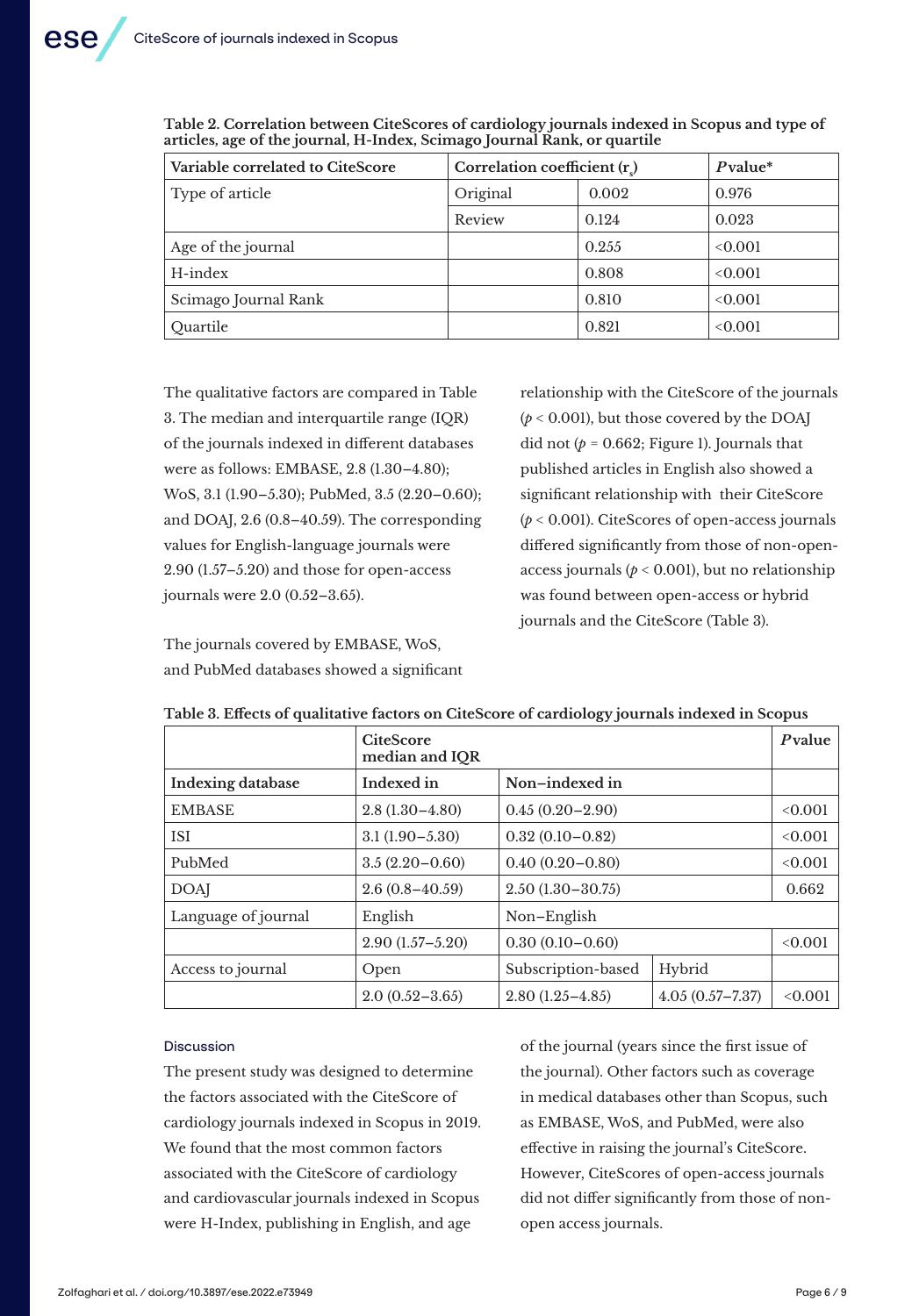

Figure 1. Effect of being covered by indexing services other than Scopus on CiteScores in 2019 of cardiology journals indexed in Scopus

The H-Index of a journal was strongly and positively correlated to its CiteScore, a relationship also noted earlier in a bibliometric study of journals related to family studies using the Journal Impact Factor, CiteScore, and H-Index by Liu.<sup>15</sup> A possible explanation for this result can be the formula used for calculating the metrics, considering that both Journal Impact Factor and CiteScore are based on the number of citations to the articles published in a given journal.

Another finding of this study was the significant correlation between publishing articles in English and CiteScore, a correlation absent in the case of journals published in languages other than English. This difference shows that articles published in English-language journals are cited more often than are those published in journals in other languages. This observation too is consistent with other studies that had made similar comparisons.<sup>7,9,16,17</sup> This result may be explained by the fact that English is an international language and most researchers have a good understanding of it and therefore prioritize papers published in English over other papers—which is true also of papers in journals related to cardiology and cardiovascular diseases.

The age of the journal was also significantly correlated to its CiteScore. However, Oh et

al.7 found no such correlation. It is possible that the difference was due to the differences in the samples: whereas Oh et al.<sup>7</sup> analysed academic journals limited to Korean journals in the field of disease control and prevention, the present study encompassed journals in cardiology and cardiovascular diseases published from all over the world that had been indexed in Scopus in 2019. It is likely that older journals carry higher credibility and are therefore cited more often.

Yet another finding of the present study, namely that review articles received more citations than articles reporting original research did, was also consistent with the findings of Walters<sup>18</sup> and Annalingam et al.<sup>19</sup> On the other hand, Yaminfirooz and Ardali<sup>20</sup> reported that the type of an article does not affect the number of times it is cited. However, because review articles discuss the results of many studies on a given topic, citing review articles amounts to, albeit indirectly, citing all those studies too—which is why comprehensive reviews probably attract many more readers and citations than single articles reporting original research do. Therefore, we recommend that special issues of journals be published focusing on reviews and prominent scientists be invited to help in this matter.

With regard to coverage by indexing databases other than Scopus, we found that being indexed in EMBASE, WoS, and PubMed databases was significantly correlated to a high CiteScore but being indexed in DOAJ was not—yet another finding that matches the study by Oh et al.<sup>7</sup> but contradicts, as before, that by Yaminfirooz and Ardali,<sup>20</sup> who failed to find any relationship between being indexed in PubMed and WoS and the number of citations to the medical journals so indexed. Based on the current study, we can conclude that being indexed in EMBASE,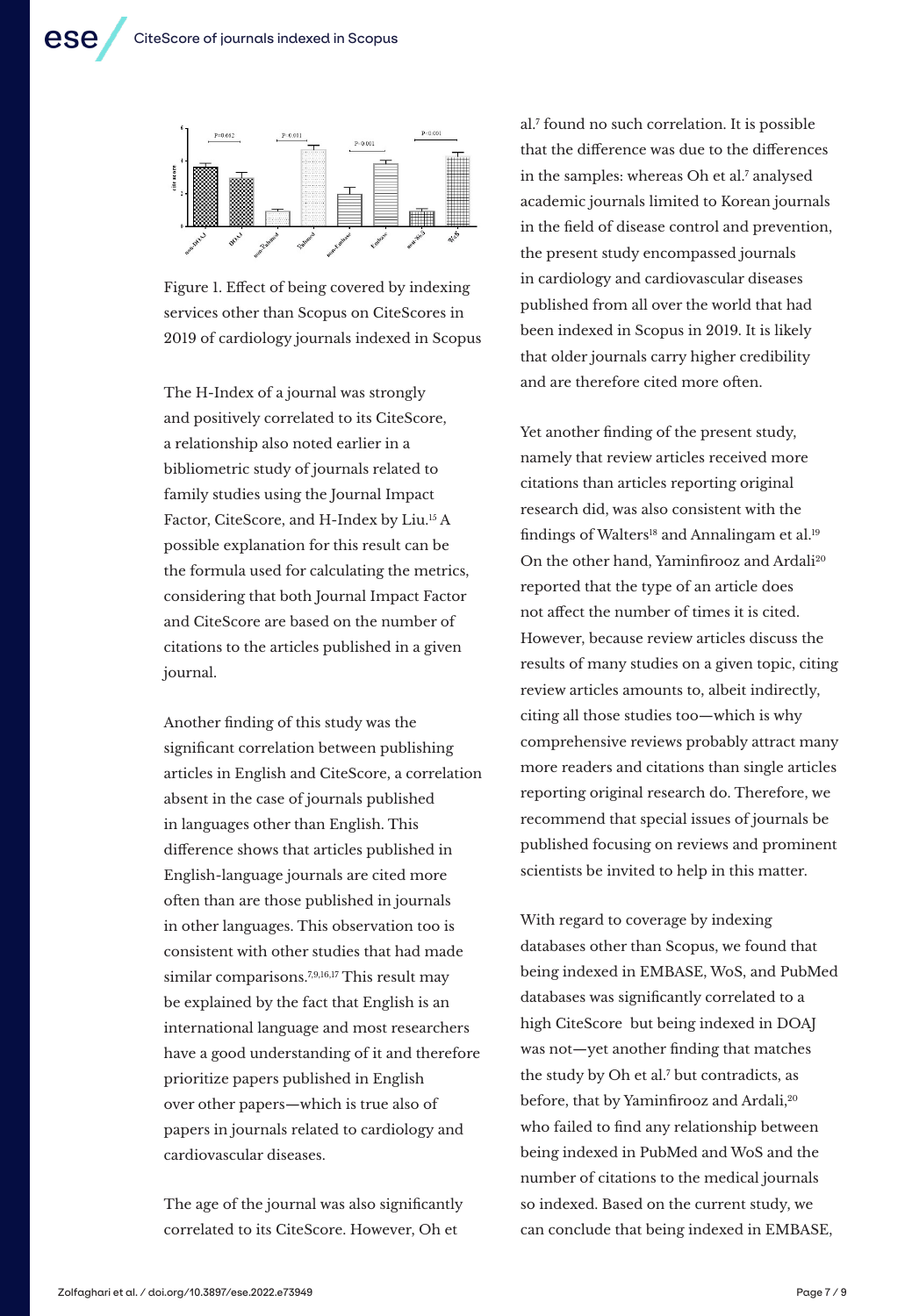WoS, and PubMed databases and in Scopus is advantageous in boosting a journal's visibility.

We found no relation between CiteScore and the type of access to the contents of a journal, whether open, behind a paywall, or a mix of both (hybrid type), nor did Davis, 21 who showed that being open-access had little to do with being cited more often. However, two studies have reported such a connection.<sup>8,22</sup> One possible explanation is that although easy access to a study seems likely to lead to the study being cited more often, journals behind paywalls are often regarded as more prestigious, and papers published in such journals reap the benefit of that impression in the form of gathering more citations.

The present study suffers from at least three limitations. First, it was confined to journals in one, and rather narrow, speciality, namely cardiology and cardiovascular diseases. Secondly, it was limited to journals indexed in Scopus; in fact, we explicitly discarded journals that were no longer indexed in Scopus. Lastly, it was also limited to only a few of the many possible factors that can affect the CiteScore of a journal—it is hoped that future studies will investigate many more.

#### Conclusion

The CiteScore of journals in the field of cardiology and cardiovascular diseases and indexed in Scopus was influenced by the following factors: H-Index of the journal, its Scimago Journal Rank, its age (years since first publication), language (English or other than English), whether it published review articles, and whether it indexed also by other databases, especially EMBASE, WoS, and PubMed.

#### References

1. Kokulu K, Mutlu H, Sert ET. Scientific publication productivity of emergency physicians: A bibliometric analysis of the last decade. *J Emerg Med*. 2019;57(1):13-20.

2. Pride D, Knoth P. Incidental or influential? challenges in automatically detecting citation importance using publication full texts. *Research and Advanced Technology for Digital Libraries*. 2017;10450:572-578.

3. Patience GS, Patience CA, Blais B, et al. Citation analysis of scientific categories. *Heliyon*. 2017;5(3):e01243.

4. Kim JA, Huh S, Chu MS. Correlation among the citation indices of Korean scientific journals listed in international databases. *Sci Ed*. 2014;1(1):27-36. 5. Tahamtan I, Afshar AS, Ahamdzadeh K. Factors affecting number of citations: A comprehensive review of the literature. *Scientometrics*. 2016;107:1195– 1225.

6. Onodera N, Yoshikane F. Factors affecting citation rates of research articles. *The Journal of the Association for Information Science and Technology*. 2015;66(4):739- 764.

7. Oh J, Chang H, Kim JA, et al. Citation analysis for biomedical and health sciences journals published in Korea. *Healthc Inform Res*. 2017;23(3):218-225.

8. Breugelmans G, Roberge G, Tippett C, et al. Scientific impact increases when researchers publish in open access and international collaboration: A bibliometric analysis on poverty-related disease papers. *PLoS One*. 2018;13(9):e0203156.

9. Di Bitetti MS, Ferreras JA. Publish (in English) or perish: The effect on citation rate of using languages other than English in scientific publications. *Ambio*. 2017;46(1):121-127.

10. Colledge L, James C, Azoulay N, et al. CiteScore metrics are suitable to address different situations – a case study. *Eur Sci Ed*. 2017;43(2):27-31.

11. Zijlstra H, McCullough R. CiteScore: A new metric to help you track journal performance and make decisions. Elsevier; 2016. https://www.elsevier. com/connect/editors-update/citescore-a-newmetric-to-help-you-choose-the-right-journal.